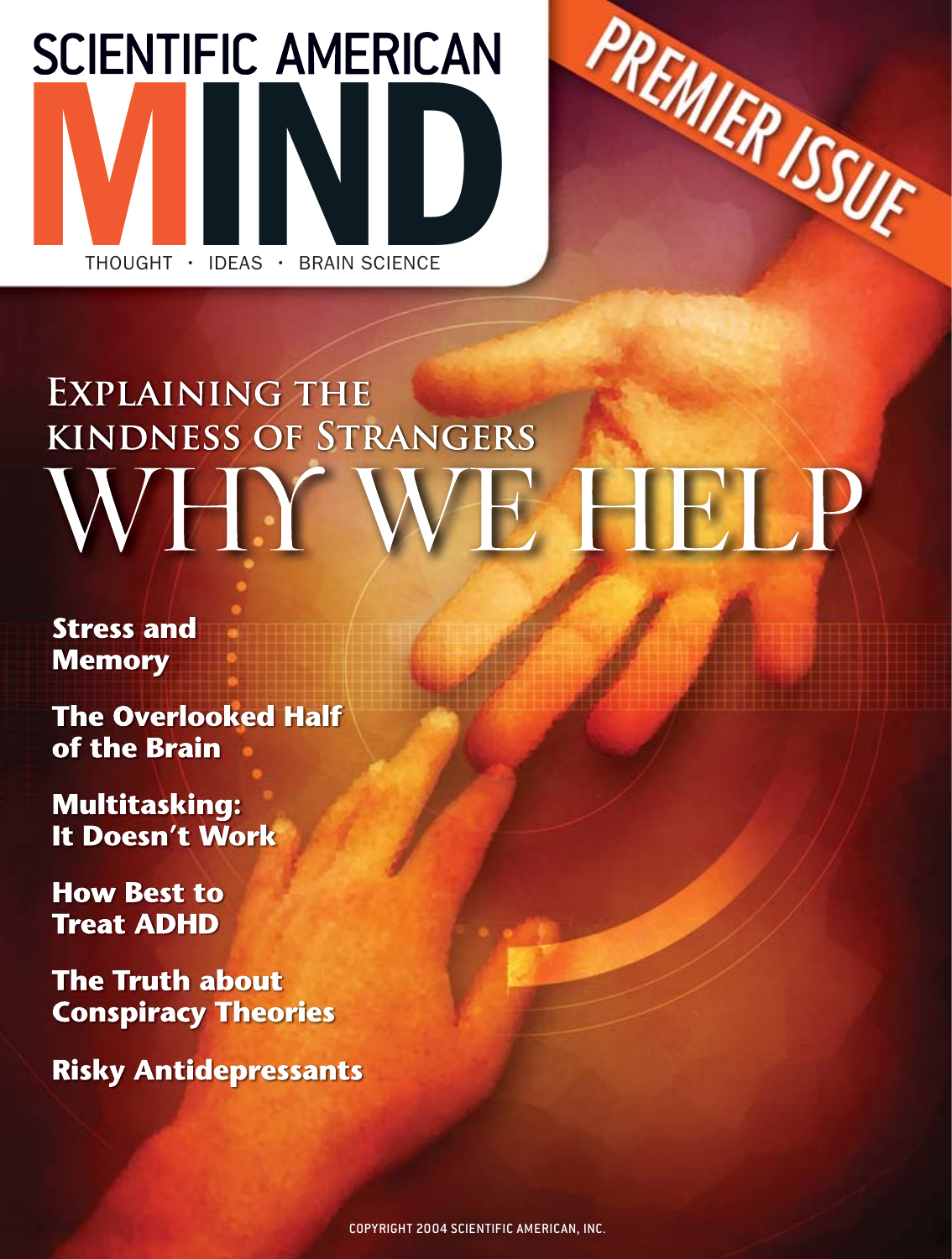## Informing The latest neurological research has injected much needed objectivity into the disagreement over how best to treat children with attention-deficit disorders Debate

By Aribert Rothenberger and Tobias Banaschewski



France of the moment Julia entered first grade, she appeared to spend most of her time daydreaming. She needed more time to complete assignments than the other children did. As she moved through elementary school, her test rom the moment Julia entered first grade, she appeared to spend most of her time daydreaming. She needed more time to complete assignments than the other children did. As she deteriorated. She felt increasingly unable to do her homework or follow the teacher's instructions in class. She made few real friends and said her teachers got on her nerves. She complained that her par-

ents pressured her all day long and that nothing she did was right.

Julia was actually very friendly and talkative, but a lack of self-control made others feel uneasy around her. By age 14, she found that concentrating on assignments seemed impossible. She constantly lost her belongings. Neuropsychological exams showed Julia was of average intelligence but repeatedly interrupted the tests. She was easily distracted and seemed to expect failure in every-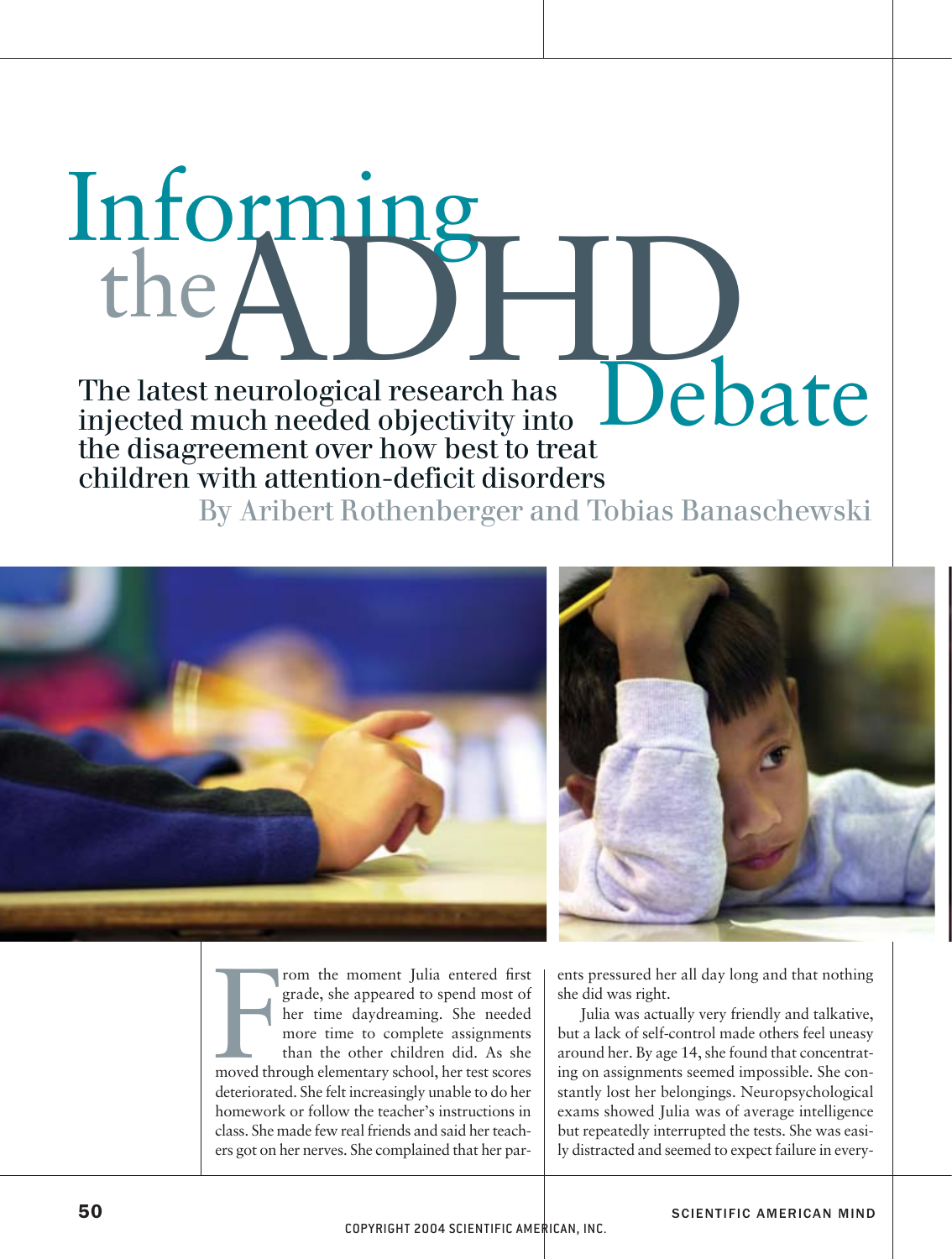thing she did. So she just gave up. Ultimately Julia was diagnosed with attention-deficit hyperactivity disorder (ADHD) and was treated with methylphenidate, one of the standard drugs for her condition. The medication helped Julia organize her life and tackle her schoolwork more readily. She says she now feels better and is much more self-confident.

Julia's symptoms constitute just one profile of a child with ADHD. Other girls and boys exhibit similar yet varied traits, and whereas medication has helped in many cases, for just as many it provides no relief. With the number of cases increasing every year, debate over basic questions has heightened: Is ADHD overdiagnosed? Do drugs offer better treatment than behavior modification? Recent progress in understanding how brain activity differs in ADHD children is suggesting answers.

#### What Causes ADHD?

ADHD is diagnosed in 2 to 5 percent of children between the ages 6 and 16; approximately 80 percent are boys. The typical symptoms of dis-



tractibility, hyperactivity and agitation occur at all ages, even in adults who have the condition, but with considerable disparity. Children often seem forgetful or impatient, tend to disturb others and have a hard time observing limits. Poor impulse control manifests itself in rash decision making, silly antics and rapid mood swings. The child acts before thinking. And yet ADHD children often behave perfectly normally in new situations, particularly those of short duration that involve direct

contact with individuals or are pleasurable or exciting, like watching TV or playing games.

Precursor behaviors such as a difficult temperament or sleep and appetite disorders have often been found in children younger than three who were later diagnosed with ADHD, but no definitive diagnosis can be made in those first three years. Physical restlessness often diminishes in teenagers, but attention failure continues and can often become associated with aggressive or antisocial behavior and emotional problems, as well as a tendency toward drug abuse. Symptoms persist into adulthood in 30 to 50 percent of cases.

Longitudinal epidemiological studies demonstrate that ADHD is no more common today than in the past. The apparent statistical rise in the number of cases may be explained by increased public awareness and improved diagnosis. The condition can now be reliably identified according to a set of characteristics that differentiate it from age-appropriate behavior. Nevertheless, debates about overdiagnosis, as well as preferred treatments, are sharper than ever.

Neurologists are making headway in informing

these debates. For starters, researchers using state-of-the-art imaging techniques have found differences in several brain regions of ADHD and non-ADHD children of similar ages. On average, both the frontal lobe and the cerebellum are smaller in ADHD brains, as are the parietal and temporal lobes. ADHD seems to be the result of abnormal information processing in these brain regions, which are responsible for emotion and control over impulses and movements.

Yet these variations do not indicate any basic mental deficiency. Currently physicians see the disorder as an extreme within the natural variability of human behavior. On neuropsychological tests such as letter-sequence recognition on a computer, ADHD children have varied but frequently slower reaction times. The reason, experts now believe, is that neural information processing—the foundation of ex-

perience and behavior—may break down, especially when many competing demands suddenly flood the brain. In this circumstance or when faced with tasks requiring speed, thoroughness or endurance, the performance of ADHD brains decreases dramatically compared with the brains of other children. A lack of stimulation, on the other hand, quickly leads to boredom.

The attention deficit is particularly evident whenever children are asked to control their behav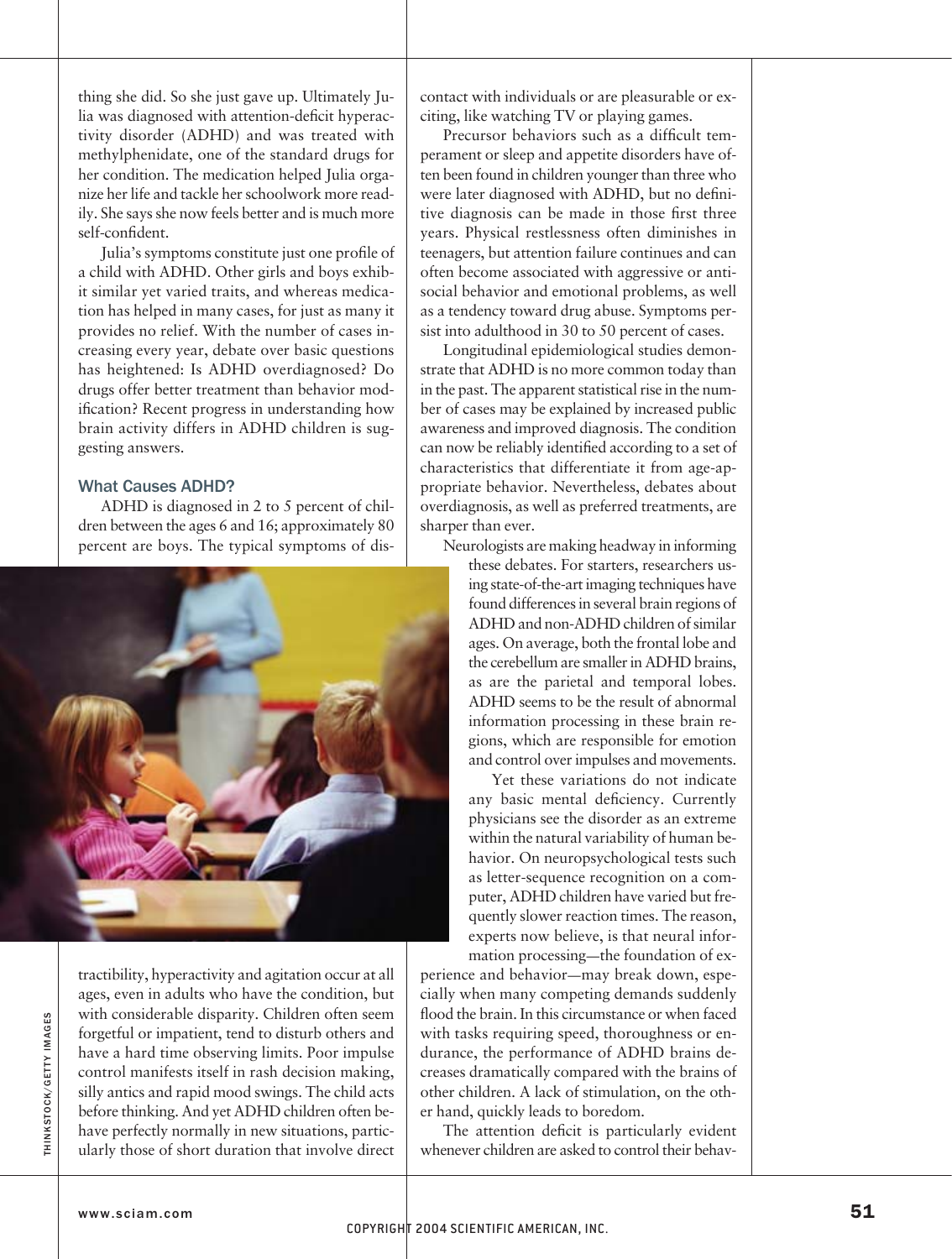ior—stopping an impulsive action or maintaining a high level of performance in a given task. The problem is not so much a lack of attention per se but a rapid drop in the ability to continually pay attention.

A different phenomenon, however, gives hyperactive children the uncontrollable urge to move. Together with the cerebellum, which coordinates movement, various control systems within and underneath the cerebral cortex are responsible for motor functions. This region is where the neurons pamine release strengthens the neural connections that lead to a desired behavior when a reward stimulus is presented. But when dopamine is absent, rewards that are minor or presented at the wrong time have no effect.

#### Genes or Environment

One question that arises from all these findings is why specific brain regions are smaller than others and why certain brain functions are weak or

### The performance problem is not so much a lack of attention per se but a rapid drop in<br>the ability to continually pay attention.

of the motor cortex, the basal ganglia and the thalamus come together. The motor cortex represents the final stage of neural processing, after which motor impulses are sent to muscles. When activity in these regions is not balanced, children have difficulty preparing for, selecting and executing movements because they cannot adequately control or inhibit their motor system. Complex movements that require precise sequencing are initiated too early and then overshoot their target. Hyperactivity also often goes hand in hand with deficits in fine motor coordination and an inability of children to stop speech from bursting forth uncontrollably.

In general, the underlying trait of impulsivity is linked to the development of the brain's so-called executive function: the ability to plan and to monitor working memory. Executive function develops over time as the brain matures. In children with ADHD, however, it tends to remain rudimentary. Anatomically, the executive function stems from neural networks in the prefrontal cortex—the socalled anterior attentional system. Together with the posterior attentional system, located largely in the parietal lobes, it tracks and regulates behavior.

While trying to navigate life without a strong ability to monitor and plan, ADHD children are often in constant battle with their emotions. They are barely able to control their feelings, and they do not endure frustration well. They easily become excited and impatient and tend toward hostility. They also find it hard to motivate themselves for certain tasks. And they are apt to grasp at the first reward that comes their way, no matter how small, rather than wait for a larger, more attractive payoff.

Dopamine plays an important role in the limbic system, which addresses emotional challenges, and ADHD children typically have low levels of this neurotransmitter. Normally, for example, dounbalanced. Genes may play a considerable role. Comprehensive metastudies of parents and children and identical and fraternal twins, such as those conducted by Anita Thapar, then at the University of Manchester in England, in 1999, Philip Asherson of King's College in London in 2001, and Susan Sprich of Massachusetts General Hospital in 2001, show that heredity greatly influences the occurrence of ADHD. For example, children of parents who have had ADHD are far more likely to suffer similar symptoms. The studies indicate that approximately 80 percent of ADHD cases can be traced to genetic factors.

As a result, researchers have been busily trying to identify which genes might be different in ADHD children. High on the suspect list are genes involved in transferring information between neurons. This group includes genes for proteins that influence the circulation of dopamine at the synapses between neurons—for example, proteins that clear away old messenger molecules so new ones can come through. So far researchers have found that receptor mediation of the dopamine signal is too weak in some patients, and dopamine reuptake is too rapid in others.

The genetics work seems to indicate that behavior problems are associated with insufficient regulation of dopamine metabolism, which derails neural information processing. The neurotransmitter norepinephrine may play a role, too. Although the genetic links between norepinephrine and its receptors and transporters are not as clearly understood as those for dopamine, medications such as atomoxetine that inhibit norepinephrine reuptake by neurons do improve symptoms.

When coupled, the neurotransmitter and brain-imaging evidence imply that the brains of ADHD children may be organized and function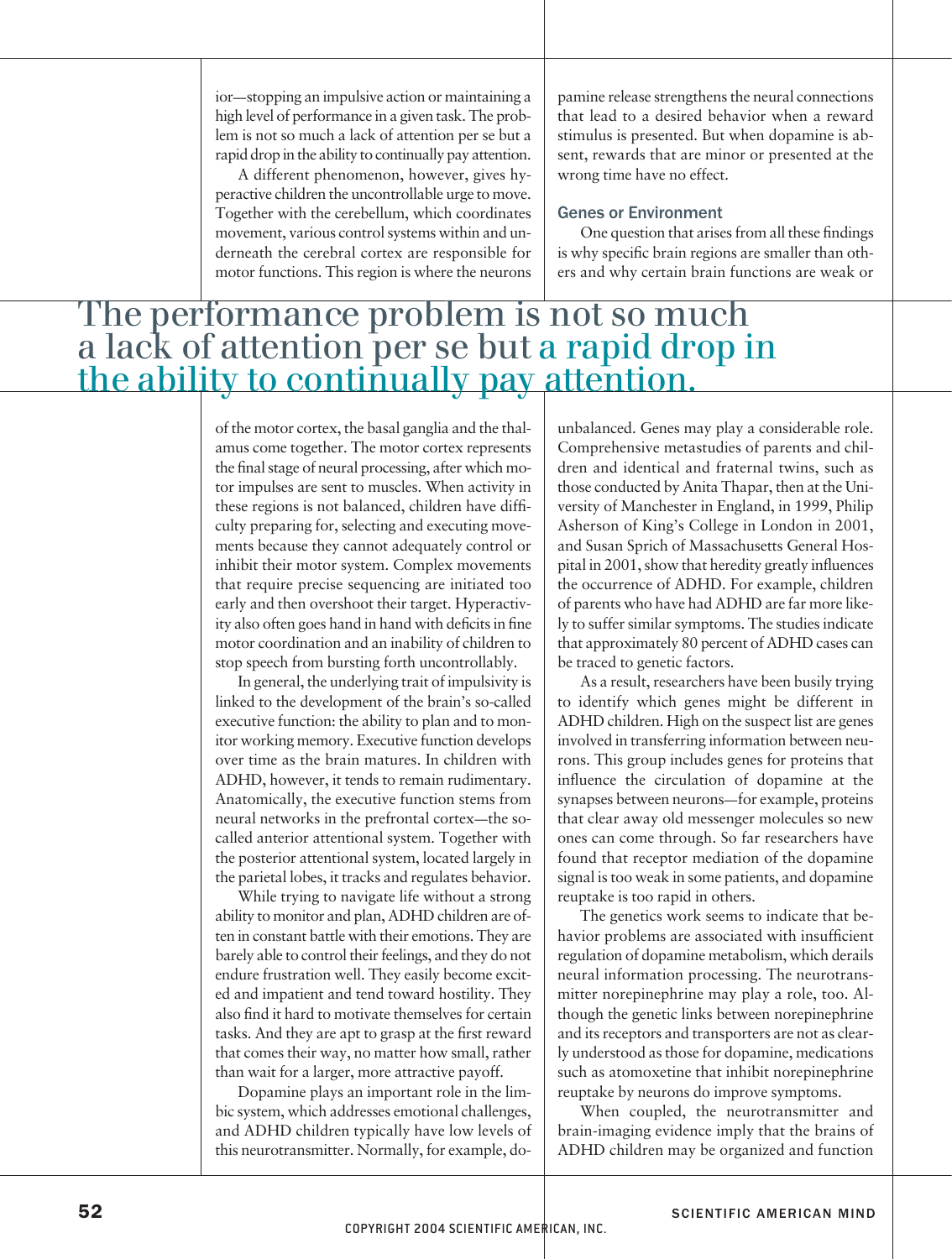

children. Regions are typically part of the anterior attentional system (*green*) which depends on the neurotransmitter dopamine, or the posterior attentional system and norepinephrine ( *yellow*).

differently from an early age. These organic disparities may actually be the cause of behavioral changes and not a consequence of them, as has sometimes been suggested. Another piece of evidence is that in some cases, as children mature, certain physiological peculiarities—such as the size of the corpus striatum—become normal, and ADHD fades.

Still, ADHD cannot yet be tied neatly to known physical, genetic factors. Experts believe that the gene loci discovered to date explain at most 5 percent of problematic behaviors. If more fundamental gene variations are at fault, they have not yet been found. The probability of developing a hyperactivity disorder depends on a combination of many different genes.

Furthermore, there is wide variability in the degree to which these genetic factors are expressed. That means environmental influences must certainly play a role. For example, alcohol and nicotine consumption by a mother during pregnancy tends to increase the risk of ADHD in offspring, in much the same way they contribute to extreme prematurity, low birth weight and food allergies.

On the other hand, it is also true that mothers with a genetic predisposition to ADHD have a propensity to smoke and drink during pregnancy. They tend to make basic child-rearing errors, too, such as failing to establish clear rules and effective limits. A chaotic household can strengthen biological ADHD tendencies, leading to a vicious cycle.

Other psychosocial factors, including a nonsupportive school environment, marital crises or psychological problems arising between parents, and poor parent-child attachment can also transform a latent tendency into a full-blown disorder.

#### Medication Dispute

Recent findings about deficits in brain function and neurotransmitters make it clear why certain drugs are likely treatments. And yet the role of environment suggests that behavioral therapy can also be effective. Today uncertainty surrounds both options, and the increasing use of medication has proved divisive. Opinion runs from euphoric endorsement to outright rejection.

The body of evidence suggests that neurotransmitter systems need to be targeted. Psychostimulants such as amphetamine sulfates and methylphenidate, marketed under such names as Ritalin, have had widespread success. Numerous clinical studies show that these medications can

#### (The Authors)

ARIBERT ROTHENBERGER and TOBIAS BANASCHEWSKI are both in the clinic for child psychiatry and psychotherapy at the University of Göttingen in Germany. Rothenberger is a professor and director of the clinic. Banaschewski is the clinic's chief physician.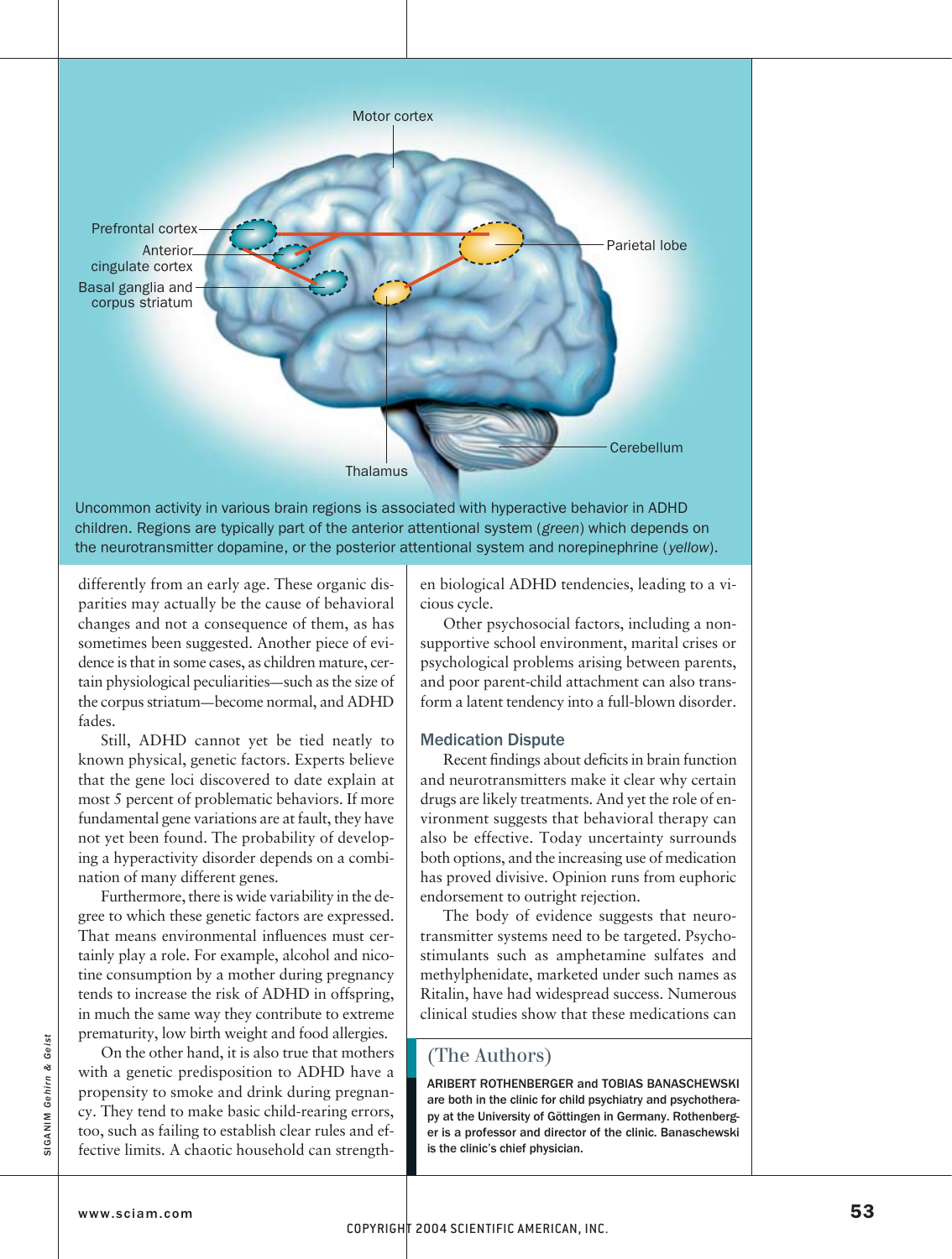Latest Leap

Neurofeedback is the newest<br>treatment alternative that there<br>apists are exploring to combat<br>ADHD. It is based on the finding that treatment alternative that therapists are exploring to combat ADHD. It is based on the finding that the electrical brain activity of ADHD children often differs from that of their peers. In this scheme, children play special computer games to learn how to consciously influence their brain waves—and therefore their behavior. For example, they can make themselves calmer and more attentive by strengthening certain electrical activity and decreasing other activity. Sounds, music or movie clips reward them when they can elicit a desired change.

In one game (*photograph*), a child wearing electrodes watches a cartoon of a pole-vaulting mouse. The mouse can only clear the bar when the pole turns red. This feat occurs when the child concentrates, but the pole turns blue when the child does not.

Children in neurofeedback therapy usually un-



dergo three or four 30- to 40-minute sessions a week for six to 10 weeks. Attention, concentration, impulsivity and mild forms of hyperactivity frequently improve. A child's feelings of self-esteem also improve because he sees that he can control his own behavior. Many succeed in transferring the concentration skills they develop to their schoolwork. —*A.R. and T.B.*

decrease or eliminate behavioral disorders in 70 to

90 percent of patients. Administering stimulants to hyperactive children might seem counterintuitive. Yet these substances fix the genetically based dopamine imbalance in the parts of the brain responsible for selfregulation, impulse control and perception. In effect, they prevent the overly rapid reuptake of dopamine at synapses. Other substances with similar modes of action, such as the norepinephrine reuptake inhibitor atomoxetine, work equally well.

Many parents are understandably nervous about subjecting their children to a long-term regimen of medication. News that Ritalin use may be implicated in Parkinson's disease, a dopamine deficiency illness, has added to the worry. Such a connection was suspected because rats that received methylphenidate before sexual maturity exhibited fewer than normal dopamine transporters in their striatum. But to date, not a single case of Parkinson's has been attributed to the use of Ritalin during childhood, and on average Parkinson's patients do not have a history of taking psychostimulants more frequently than other people. Nevertheless, many parents may fear that long-term treatment with psychoactive drugs could leave their child vulnerable to drug or medication abuse in the future.

Recently, however, Timothy E. Wilens and his colleagues at Harvard Medical School laid these concerns to rest with a large-scale metastudy. It turns out that the use of psychostimulants significantly *reduces* the risk of future abuse. In comparing ADHD adults with comparable symptoms, those who had not received ADHD medications as children were three times more likely to succumb to drug addiction later in life than those who had received medication.

#### Drugs Plus Behavior

This does not mean that physicians should prescribe drugs lightly. And under no circumstances should doctors, parents or patients rely exclusively on medication. Studies show that adding behavioral therapy greatly enhances improvements. It also can teach children how to overcome any kind of problematic behavior that might arise in their lifetime. Children learn how to observe and control themselves. Unless ADHD erupts in its most extreme form, behavioral therapy should be the initial treatment of choice. If a child shows no significant signs of improvement after several months, a drug regimen can then be considered.